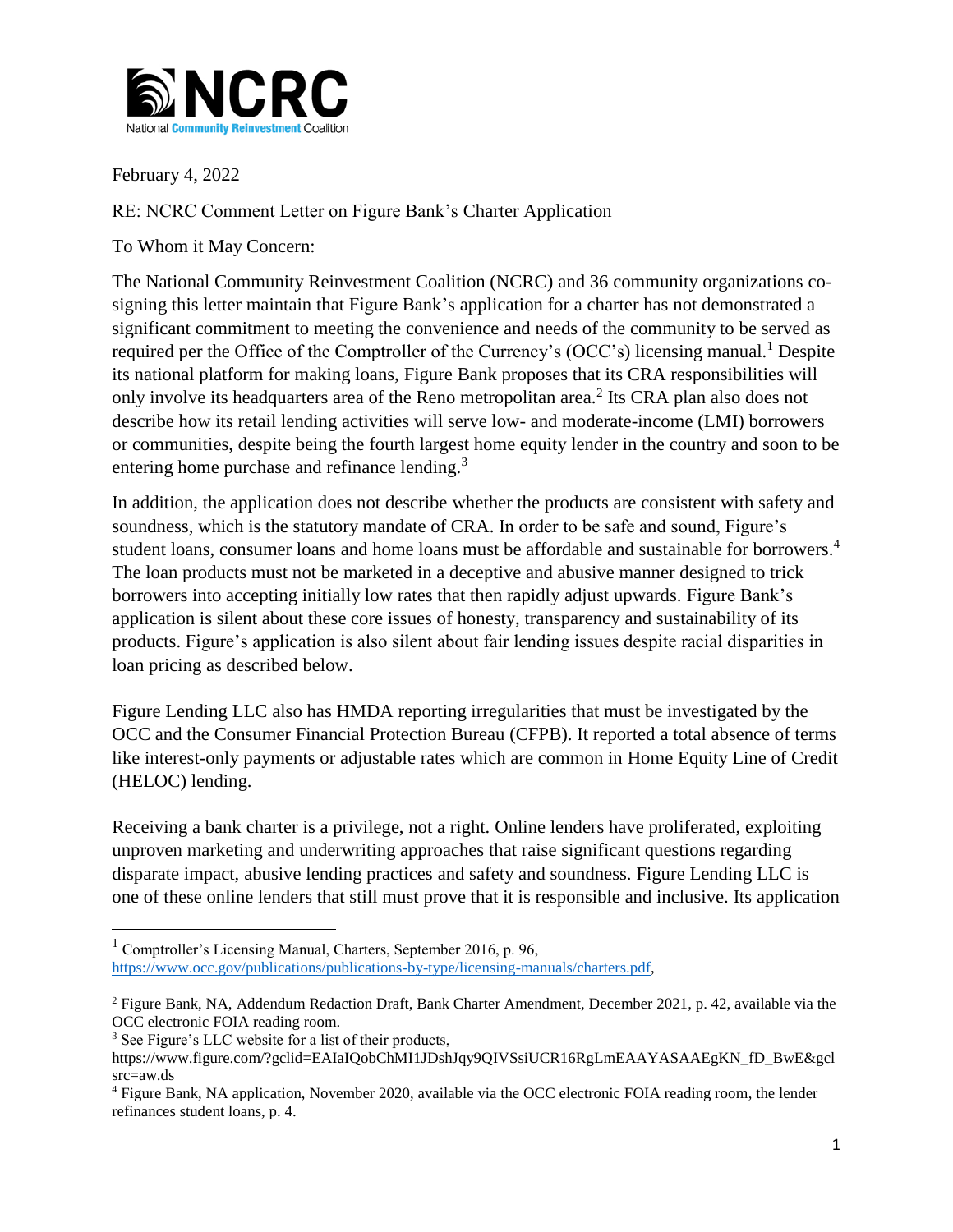

falls short of requisite assurances of a public benefit. Moreover, its CRA plan is cursory and does not have specific and measurable goals necessary for the public to weigh its adequacy.

Figure Lending LLC is a major lender, boasting that it is the fourth largest Home Equity Line of Credit (HELOC) lender in the country.<sup>5</sup> As such, it owes the public a comprehensive application and CRA plan that provides detail about robust compliance with CRA and fair lending laws. It must describe how it will marshal its resources for the benefit of modest income neighborhoods and communities of color recovering from the COVID pandemic. The application in its present form does not offer a CRA and fair lending commitment commensurate with Figure Bank's size and market presence.

NCRC believes that Figure Bank must consider the following as minimal requirements for an online lender applicant creating a rigorous CRA and fair lending plan. Such a plan must be comprehensive, qualities missing in Figure Bank's proposed plan:

# **Assessment Areas Cannot Be Narrow but Must Include Areas Where a Substantial Amount of Business is Conducted**

Figure Bank's application established the Reno, Nevada metropolitan area as the assessment area for Figure Bank because the bank's headquarters is located in that metropolitan area. This narrow assessment area is not truly responding to credit and deposit needs where Figure Bank is conducting business. Figure Bank engages in lending and other business nationally. Its assessment area will thus fall short of meeting the convenience and needs requirement for a charter application. Figure Bank adopted the part of the CRA regulatory definition of assessment area that relies on a banking model in which branches gather deposits. This definition does not apply to Figure Bank so the lender must utilize another part of the regulatory definition of assessment areas that allows assessment areas to be designated in areas beyond branches where substantial lending and business activity occurs.<sup>6</sup>

Figure Bank stated in its addendum letter that, "the Bank will maintain a CRA Strategic Plan ("Plan") due to its nationwide customer acquisition model, with lending and deposits primarily outside of its assessment area."<sup>7</sup> In other words, its choice of a strategic plan would allow the de novo bank to dodge its CRA responsibilities outside of the Reno area where most of its lending and deposit-taking would occur. This type of application must no longer be acceptable to the federal bank regulatory agencies. Last year, the Federal Reserve Board in its Advanced Notice of Proposed Rulemaking (ANPR) proposed that lending-based assessment areas be established

 $\overline{\phantom{a}}$ 

<sup>5</sup> Figure Bank, NA application, November 2020, p. 24, available via the OCC electronic FOIA reading room.

<sup>6</sup> §25.41(c)(2) Assessment area delineation,<https://www.ffiec.gov/cra/regulation.htm>

<sup>7</sup> Figure Bank, Addendum Letter with Redactions, December 2021, p. 42.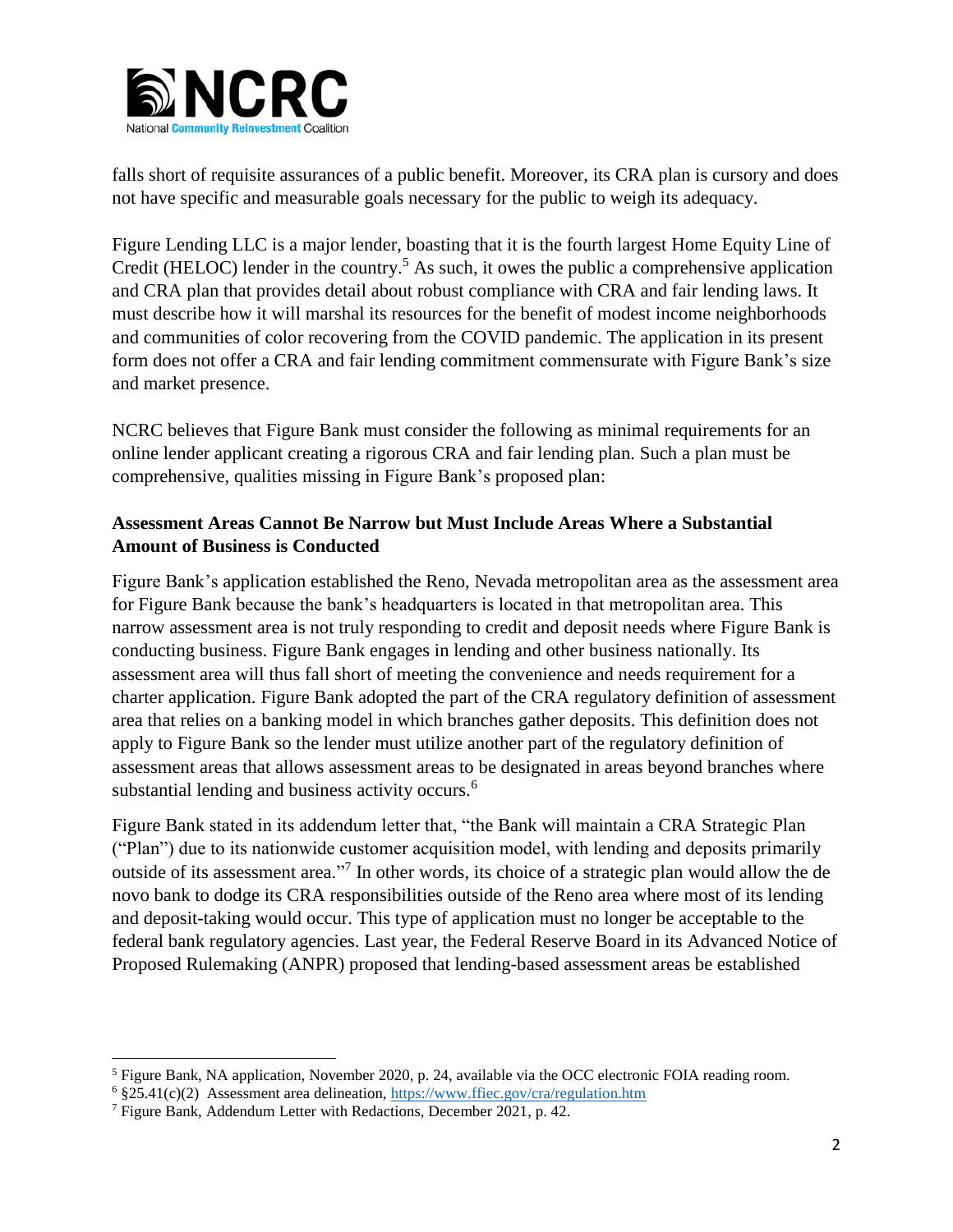

wherever a bank made 100 or more loans.<sup>8</sup> Along the lines of this proposal, applicants for a bank charter in this interregnum period before a new CRA regulation must adhere to the intent of this reform proposal. The Federal Reserve's proposal signals that it is no longer acceptable to avoid CRA evaluations for most of a bank's activity in most of its geographic footprint.

NCRC analyzed Figure LLC's 2020 open end lending and found the following distribution of loans across the states:

| Rank    | State   | <b>HELOCS</b> | Rank              | State        | <b>HELOCs</b>  |
|---------|---------|---------------|-------------------|--------------|----------------|
|         | 1 CA    | 1,693         |                   | $20$ MO      | 164            |
|         | $2$ FL  | 895           |                   | $21$ WI      | 131            |
|         | 3 GA    | 566           |                   | $22$ AL      | 108            |
|         | $4$ WA  | 505           |                   | $23$ OK      | 73             |
|         | 5NC     | 484           |                   | $24$ CT      | 69             |
|         | $6$ AZ  | 473           |                   | 25 LA        | 60             |
|         | $7$ CO  | 391           |                   | $26$ NH      | 57             |
|         | $8$ OH  | 384           |                   | $27$ AR      | 48             |
|         | $9$ VA  | 372           |                   | <b>28 NE</b> | 40             |
| $10$ IL |         | 302           |                   | 29 NM        | 36             |
|         | $11$ NJ | 297           |                   | 30 MS        | 32             |
|         | 12 IN   | 294           |                   | 31 WY        | 30             |
|         | $13$ MI | 288           |                   | $32$ KS      | 28             |
|         | $14$ TN | 278           |                   | 33 ID        | 21             |
|         | $15$ PA | 277           |                   | $34$ DC      | 19             |
|         | 16 MA   | 238           | 35 RI             |              | 16             |
|         | $17$ NV | 233           |                   | 36 IA        | 15             |
|         | $18$ OR | 230           |                   | 37 MT        | 15             |
|         | 19 MN   | 188           |                   | 38 ME        | 12             |
|         |         |               |                   | 39 AK        | 8              |
|         |         |               |                   | 40 ND        | $\overline{7}$ |
|         |         |               |                   | $41$ SD      | 7              |
|         |         |               |                   | $42$ VT      | $\overline{1}$ |
|         |         |               |                   |              |                |
|         |         |               | <b>Grand Tota</b> | 9,385        |                |
|         |         |               |                   |              |                |
|         |         |               | <b>Top 10</b>     | 6,065        |                |
|         |         |               |                   |              |                |

 $\overline{\phantom{a}}$  NCRC Comment On Federal Reserve Board's Advance Notice Of Proposed Rulemaking Regarding The Community Reinvestment Act – February 2021, [https://ncrc.org/ncrc-comment-on-federal-reserve-boards-advance](https://ncrc.org/ncrc-comment-on-federal-reserve-boards-advance-notice-of-proposed-rulemaking-regarding-the-community-reinvestment-act-february-2021/)[notice-of-proposed-rulemaking-regarding-the-community-reinvestment-act-february-2021/](https://ncrc.org/ncrc-comment-on-federal-reserve-boards-advance-notice-of-proposed-rulemaking-regarding-the-community-reinvestment-act-february-2021/)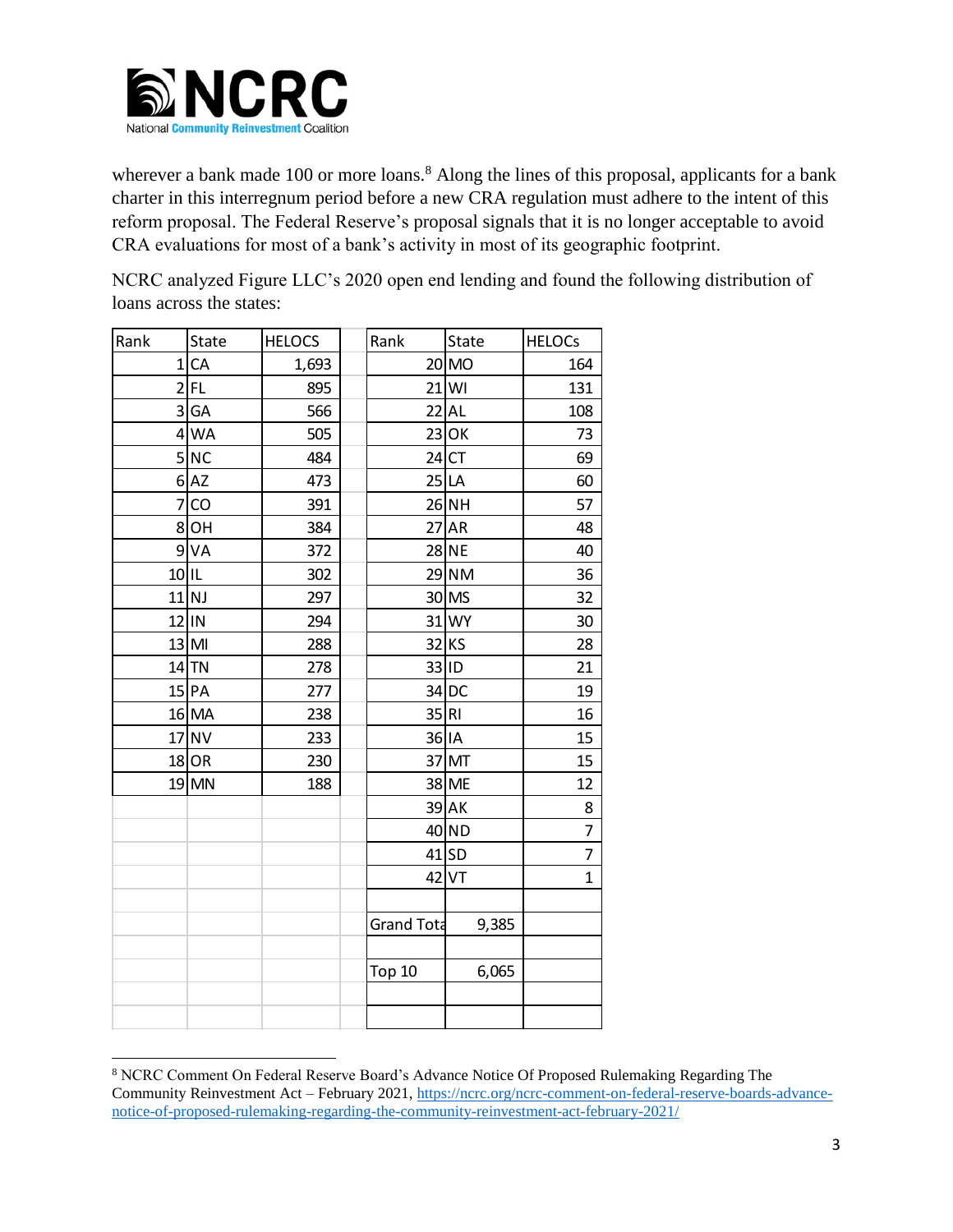

Based on this data analysis, NCRC would recommend that Figure Bank, NA devise a strategic plan that would set goals and evaluations in at least the ten states from California through Illinois that comprised about two thirds of Figure's open-end loans in 2020. These states represent a diversity of states ranging from West, Midwest, East and South and in size from the most populous to less densely populated. The de novo bank would thus be responding to a variety of needs from a diverse population and would not be focused only on the most populous states.

In addition, in its financial inclusion plan, Figure Bank stated it was contemplating targeting financial inclusion efforts in the Deep South where credit scores are lower, on average.<sup>9</sup> The bank could therefore consider adding Louisiana, Alabama and Mississippi as assessment areas.

Within each of the states, Figure Bank could choose two to four assessment areas that could also represent a variety of areas ranging from the largest metropolitan areas, smaller cities and rural counties. Figure Bank could also consult with NCRC's recent study that contains a methodology for identifying areas that are relatively underserved but that might be better served by online lenders.<sup>10</sup> The resulting number of assessment areas would range from 26 if Figure chose two areas in each of the thirteen states to 52 if it chose four. This total would be comparable to the number of assessment areas for the top 100 banks, which would be reasonable for the fourth largest HELOC lender in the country. The plan should also commit Figure Bank to goal setting and evaluation for each of the states, as a whole, in which it will have assessment areas so that the bank would have some accountability to the areas within the states not designated as assessment areas. $11$ 

The strategic plan could develop goals for retail lending and community development for the assessment areas. Retail lending is a more standardized activity that is mostly generated via Figure's online platform. Therefore, goals and performance measures could be established for each of the areas. Community development (CD) activities are not as standardized and require more staff time and possibly site visits. Figure Bank could commit to focusing on areas that are relatively underserved and in need of more CD financing as measured by the level of retail lending and CD financing (depending on whether the agencies make CD data available for geographical areas as part of CRA reform).

As it stands now, Figure Bank's choice of assessment areas is a relic from the past that is not fair to communities or even other banks that have more expansive CRA requirements simply because they have branch-based instead of online models for providing loans and services. The OCC

 $\overline{\phantom{a}}$ 

<sup>11</sup> Josh Silver, *The Community Reinvestment Act and Geography: How Well Do CRA Exams Cover the Geographical Areas that Banks Serve?,* NCRC, 2017

[https://ncrc.org/wpcontent/uploads/2017/05/cra\\_geography\\_paper\\_050517.pdf](https://ncrc.org/wpcontent/uploads/2017/05/cra_geography_paper_050517.pdf)

<sup>9</sup> Figure Bank, NA application, November 2020, p. 66.

<sup>10</sup> Bruce Mitchell, PhD. and Josh Silver, *Adding Underserved Census Tracts As Criterion On CRA Exams*, NCRC, January 2020, https://ncrc.org/adding-underserved-census-tracts-as-criterion-on-cra-exams/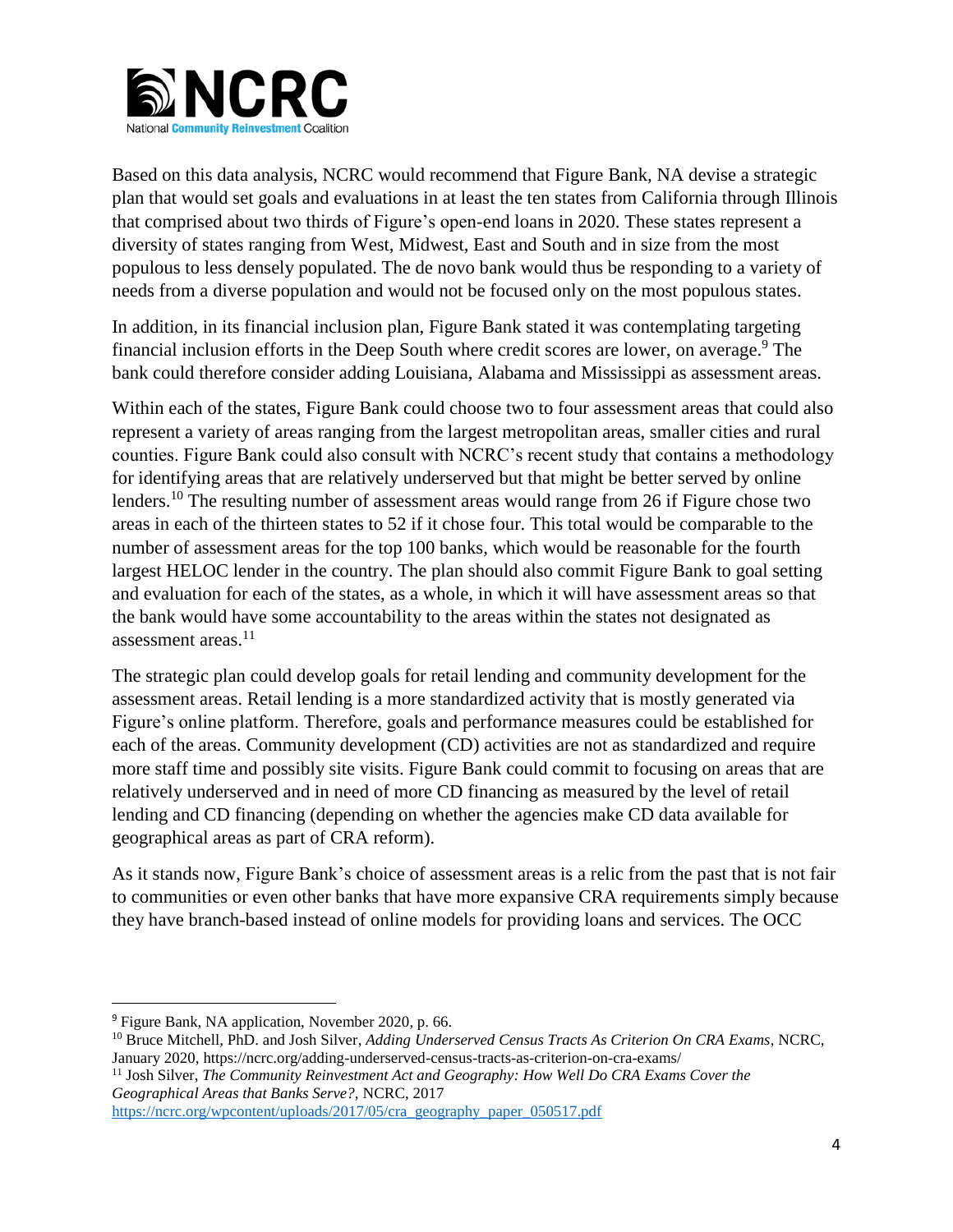

must reject the choice of the Reno area and require the applicant to develop an approach similar to the one outlined here.

# **Toward a Substantial CRA Plan That Includes Major Lines of Business**

An acceptable strategic plan must include goals from the three tests of the large bank exam (assuming that Figure Bank's asset level would place it in the large bank category, which would seem consistent with Figure Bank's proposal to engage in community development financing). In fact, the current OCC CRA regulation requires that:

A bank or savings association shall address in its plan all three performance categories and, unless the bank or savings association has been designated as a wholesale or limited purpose bank or savings association, shall emphasize *lending and lending-related activities* (italics added).<sup>12</sup>

Figure Bank's application omits goal setting for its retail lending, which is a violation of the OCC regulatory requirements for strategic plans and also inconsistent with its market position as the fourth largest HELOC lender in the country. With such a dominant market position, it is incumbent on Figure to commit to retail goal setting for low- and moderate-income (LMI) borrowers and communities. NCRC appreciates that Figure Bank committed to goals for community development financing but disagrees strongly with an omission of retail lending goals.

### **Income and Race Goals for Retail Lending and Services**

A NCRC HMDA analysis revealed relatively low lending to LMI and people of color borrowers. Using national median income figures<sup>13</sup>, NCRC estimated that about  $12\%$  of Figure's 9,385 HELOC loans were for LMI borrowers in 2020. Likewise, Figure made about 7% of its HELOC loans to African-Americans which were about 13.4% of the nation's population, and 12% of its loans to Hispanics which were about  $18.5\%$  of the population.<sup>14</sup>

In order to improve its CRA and fair lending performance, Figure Bank must commit to establishing goals over its strategic plan time period that would bolster its lending to these populations. Separate goals should be established for HELOC, home purchase and refinance lending since each type of lending responds to different needs and varies in terms of the level of difficulty in reaching traditionally underserved populations (HELOC lending perhaps being the most difficult for underserved populations and home purchase lending easier due to the plethora of Fannie Mae, Freddie Mac and public sector home purchase products and subsidies).

 $\overline{a}$ 

<sup>12</sup> OCC CRA Regulation, https://www.ecfr.gov/current/title-12/chapter-I/part-25#

<sup>&</sup>lt;sup>13</sup> NCRC obtained national income figures via the Census Bureau's website,

https://www.census.gov/library/publications/2021/demo/p60-273.html

<sup>&</sup>lt;sup>14</sup> National racial and ethnic composition obtained via https://www.census.gov/quickfacts/fact/table/US/RHI225219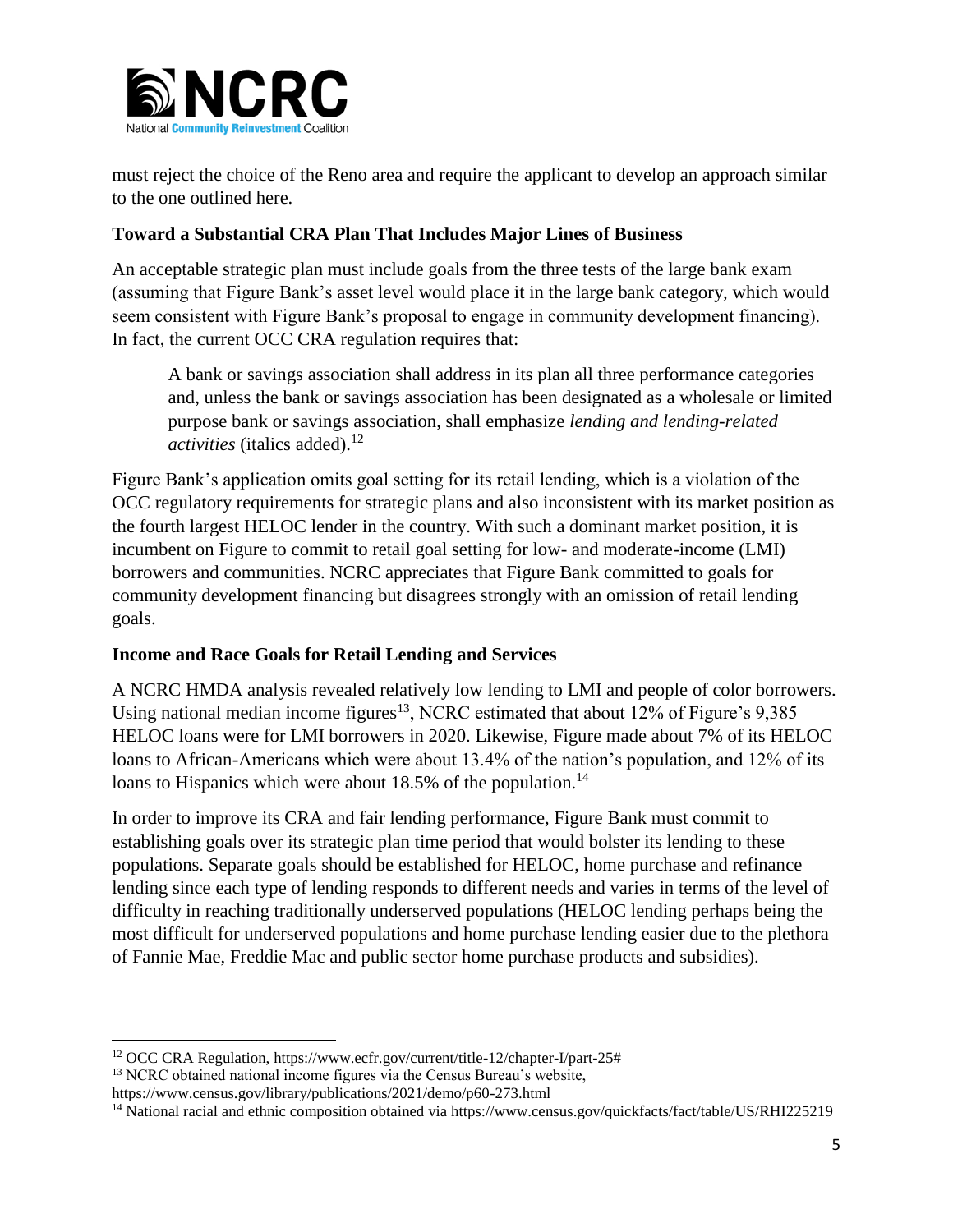

The goals could be established in relationship to an industry benchmark (percent of loans issued by all lenders in a geographical area) and a demographic benchmark (percent of households that are either LMI or racial or ethnic minority). In particular, racial and ethnic benchmarks could be developed for geographical areas exhibiting significant racial or ethnic lending disparities.<sup>15</sup>

The goals could include progressively more challenging targets in terms of increased percentages over each of the years in the strategic plan. In addition, the goals could establish thresholds for Satisfactory performance (matching the industry benchmark) and for Outstanding perfomance (exceeding the industry and demographic benchmark). Figure Bank should assess whether it would compare itself against all lenders or primarily online lenders for the industry benchmark and should show its analysis and choices thoughtfully in tables in its proposed strategic plan.

Like retail lending, Figure Bank should commit to goals for retail service provision. Figure Bank touts its Figure Pay account and its Point of Sale (POS) Credit. It should establish goals similar to retail lending by adopting comparisons to benchmarks (at least the demographic benchmark), and establishing goals for Satisfactory and Outstanding performance that are increased in difficulty for each year of the plan.

# **Fair Lending and HMDA Data Accuracy Concerns Must Be Addressed**

Figure Bank NA's application is inexcusably silent regarding fair lending compliance and adherence to consumer protection laws. The OCC must reject this application unless it is amended and thoughtfully discusses Figure's racial and ethnic disparities in lending and how the lender intends to narrow these disparities and ensure that it is not unlawfully discriminating nor violating laws against unfair and deceptive lending. In addition, it appears that Figure Lending LLC has HMDA disclosure irregularities by not reporting loan terms and conditions such as adjustable rates that are common in HELOC lending.<sup>16</sup>

Table 1 below shows HELOC pricing compared to Combined Loan to Value Ratio (CLTV) and income of borrower for first and second lien loans. As expected, the pricing consists of interest rates that were higher compared to the average prime offer rate for second-lien loans than firstlien loans. The lender was assuming more risk as measured by higher CLTV ratios in the secondlien loans and thus is charging higher interest rates. Interestingly, the rate spread was lower for

<sup>16</sup> Figure LLC is a non-depository institution and as such does not qualify for any of the partial reporting exemptions granted by Congress under the Economic Growth, Regulatory Relief, and Consumer Protection Act. It also has a loan volume that is higher than the threshold for reporting complete HMDA data. See CFPB rule, *Partial Exemptions From the Requirements of the Home Mortgage Disclosure Act Under the Economic Growth, Regulatory Relief, and Consumer Protection Act (Regulation C), September 7, 2018*,

 $\overline{\phantom{a}}$ <sup>15</sup> Brad Blower, General Counsel, NCRC; Josh Silver, Senior Policy Advisor, NCRC; Jason Richardson, Director of Research and Evaluation, NCRC; Glenn Schlactus, Partner, Relman Colfax PLLC; Sacha Markano-Stark, Attorney, Relman Colfax PLLC, *Adding Robust Consideration Of Race To Community Reinvestment Act Regulations: An Essential And Constitutional Proposal*, NCRC, September 2021[, https://ncrc.org/adding-robust-consideration-of](https://ncrc.org/adding-robust-consideration-of-race-to-community-reinvestment-act-regulations-an-essential-and-constitutional-proposal/)[race-to-community-reinvestment-act-regulations-an-essential-and-constitutional-proposal/](https://ncrc.org/adding-robust-consideration-of-race-to-community-reinvestment-act-regulations-an-essential-and-constitutional-proposal/)

https://www.federalregister.gov/documents/2018/09/07/2018-19244/partial-exemptions-from-the-requirements-ofthe-home-mortgage-disclosure-act-under-the-economic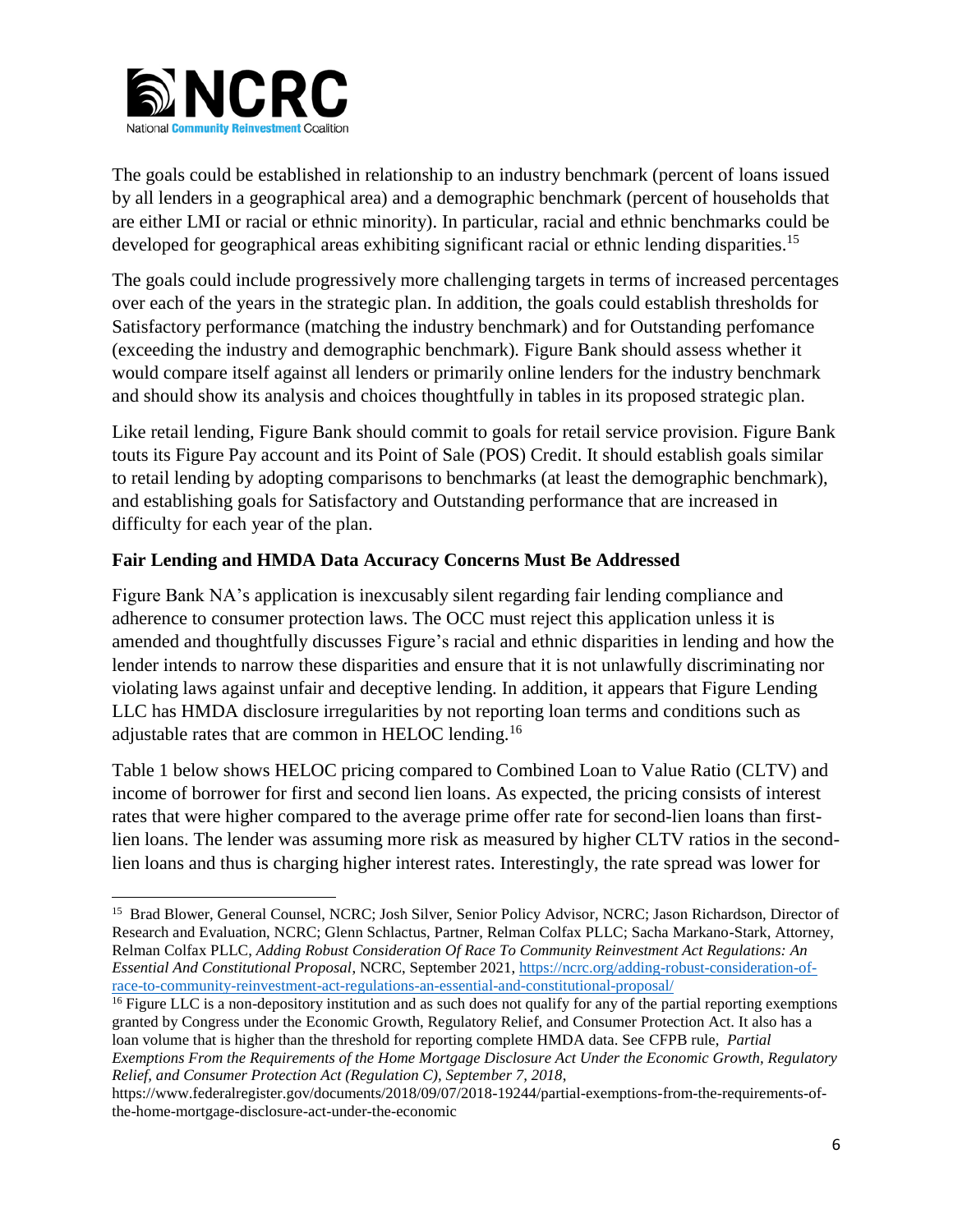

low-income borrowers than borrowers with higher incomes, probably due to lower CLTVs. Disturbingly, Table 2 shows a lack of this relationship when comparing African American and white borrowers in second lien lending. Despite almost identical CLTVs, African Americans were being charged about 46 basis points higher than white borrowers.

Admittedly, this analysis did not control for other underwriting variables but it points to a significant disparity that needs further investigation and explanation. Most importantly, an applicant has a responsibility to be forthright about any such disparities and explain how they are not discriminatory and what steps it would take to reduce these disparities. In the case of African American second-lien HELOC borrowers, 46 basis points can make a difference of several thousand dollars over the course of a loan. At the very least, Figure Bank would want to reduce this pricing disadvantage if it wishes to retain African American customers.

Figure reported that for all of its HELOC loans in 2020, a proprietary credit scoring model was employed. Online lenders often use algorithms that have not been thoroughly vetted for fair lending compliance. Figure Bank's application did not discuss how it proposes to ensure fair lending compliance using its underwriting methods.

| Table 1: HELOC pricing and CLTV by Income of Borrower |       |                 |          |  |  |  |
|-------------------------------------------------------|-------|-----------------|----------|--|--|--|
| Borrower Income   HELOCs                              |       | Ave Rate Spread | Ave CLTV |  |  |  |
| <b>First Lien</b>                                     | 1,003 | 4.17            | 25.45    |  |  |  |
| Low                                                   | 146   | 4.43            | 24.91    |  |  |  |
| Moderate                                              | 216   | 4.30            | 25.11    |  |  |  |
| Middle                                                | 230   | 4.24            | 28.68    |  |  |  |
| Upper                                                 | 411   | 3.97            | 24.01    |  |  |  |
|                                                       |       |                 |          |  |  |  |
| <b>Second Lien</b>                                    | 8,382 | 5.37            | 70.59    |  |  |  |
| Low                                                   | 153   | 5.22            | 51.59    |  |  |  |
| Moderate                                              | 627   | 5.51            | 60.54    |  |  |  |
| Middle                                                | 1,462 | 5.39            | 67.07    |  |  |  |
| Upper                                                 | 6,140 | 5.35            | 72.93    |  |  |  |
|                                                       |       |                 |          |  |  |  |
|                                                       |       |                 |          |  |  |  |
| <b>Grand Total</b>                                    | 9,385 | 5.24            | 65.77    |  |  |  |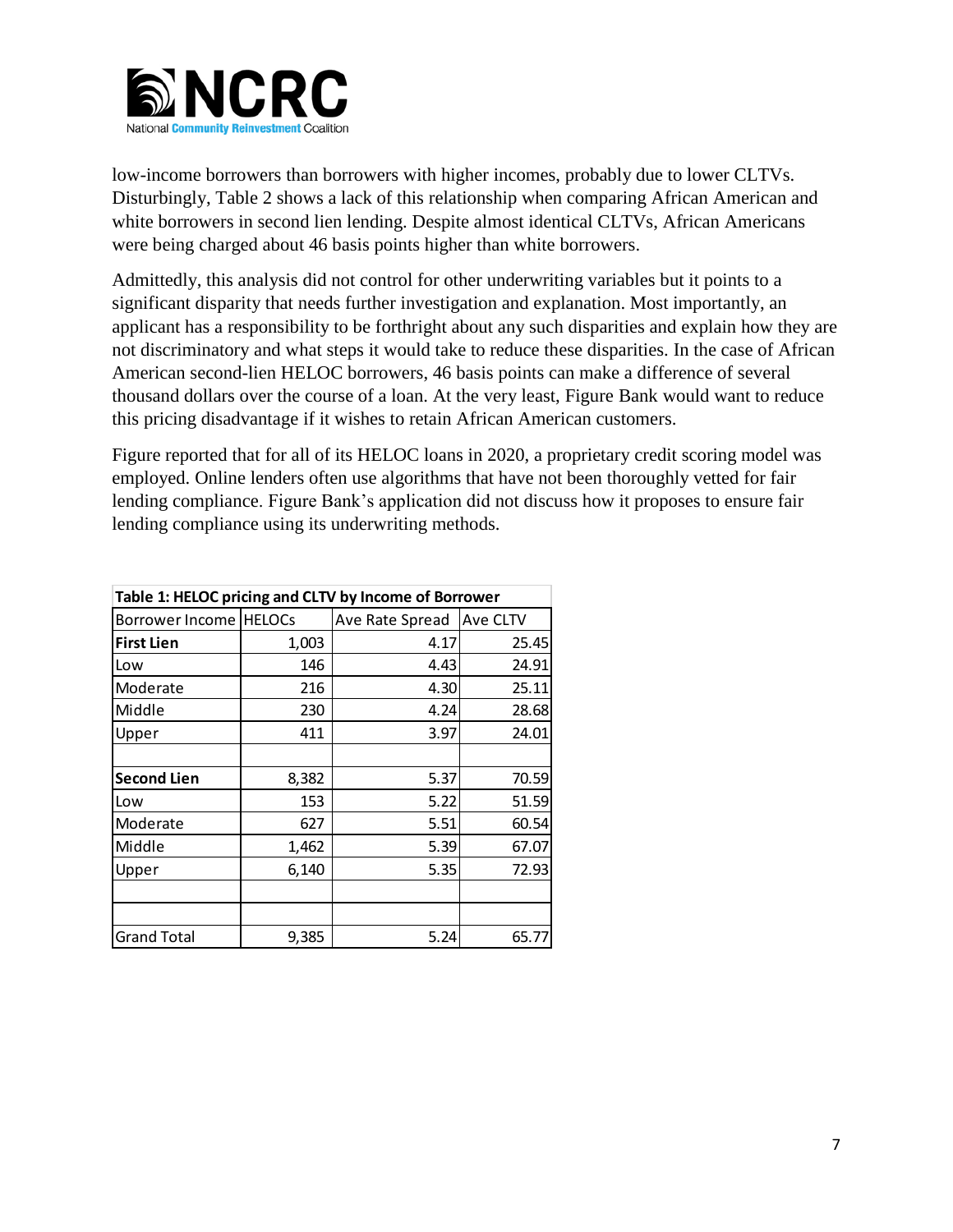

| Table 2: HELOC Pricing and CLTV by Race of Borrower |                |                                   |       |  |  |  |  |
|-----------------------------------------------------|----------------|-----------------------------------|-------|--|--|--|--|
| Race of primary applicant                           |                | # HELOCs   Ave Rate Spread   CLTV |       |  |  |  |  |
| <b>First Lien</b>                                   | 1003           | 4.17                              | 25.45 |  |  |  |  |
| American Indian or Alaska Native                    | 8              | 4.16                              | 34.83 |  |  |  |  |
| Asian                                               | 26             | 3.45                              | 25.86 |  |  |  |  |
| African American                                    | 77             | 4.51                              | 32.11 |  |  |  |  |
| White                                               | 671            | 4.16                              | 24.54 |  |  |  |  |
| Info not provid by app in mail, internet, tele      | 182            | 4.28                              | 25.61 |  |  |  |  |
| Asian Indian                                        | 11             | 3.67                              | 27.59 |  |  |  |  |
| Chinese                                             | 7              | 3.10                              | 19.16 |  |  |  |  |
| Filipino                                            | 6              | 4.21                              | 27.14 |  |  |  |  |
| Japanese                                            | $\mathbf{1}$   | $-0.70$                           | 16.38 |  |  |  |  |
| Korean                                              | $\overline{2}$ | 3.72                              | 26.05 |  |  |  |  |
| Vietnamese                                          | $\overline{2}$ | 4.53                              | 11.07 |  |  |  |  |
| Other Asian                                         | 9              | 3.99                              | 29.70 |  |  |  |  |
| Other Pacific Islander                              | $\overline{1}$ | 6.09                              | 14.65 |  |  |  |  |
|                                                     |                |                                   |       |  |  |  |  |
| <b>Second Lien</b>                                  | 8382           | 5.37                              | 70.59 |  |  |  |  |
| American Indian or Alaska Native                    | 73             | 5.53                              | 71.01 |  |  |  |  |
| Asian                                               | 223            | 4.83                              | 71.01 |  |  |  |  |
| African American                                    | 449            | 5.83                              | 71.92 |  |  |  |  |
| Native Hawaiian or Other Pacific Islander           | 6              | 4.81                              | 63.10 |  |  |  |  |
| White                                               | 5534           | 5.37                              | 70.86 |  |  |  |  |
| Info not provid by app in mail, internet, tele      | 1755           | 5.38                              | 69.82 |  |  |  |  |
| Asian Indian                                        | 84             | 5.20                              | 70.72 |  |  |  |  |
| Chinese                                             | 30             | 4.32                              | 63.63 |  |  |  |  |
| Filipino                                            | 91             | 5.25                              | 69.71 |  |  |  |  |
| Japanese                                            | 15             | 4.95                              | 64.06 |  |  |  |  |
| Korean                                              | 39             | 4.26                              | 70.26 |  |  |  |  |
| Vietnamese                                          | 35             | 3.87                              | 57.51 |  |  |  |  |
| Other Asian                                         | 40             | 5.36                              | 73.35 |  |  |  |  |
| Native Hawaiian                                     | $\overline{1}$ | 0.01                              | 44.18 |  |  |  |  |
| Guamanian or Chamorro                               | 1              | 6.06                              | 94.41 |  |  |  |  |
| Other Pacific Islander                              | 6              | 5.30                              | 61.60 |  |  |  |  |
|                                                     |                |                                   |       |  |  |  |  |
| <b>Grand Total</b>                                  | 9385           | 5.24                              | 65.77 |  |  |  |  |

The full extent of Figure's compliance with fair lending and consumer protection law cannot be ascertained with the publicly available HMDA data due to possible errors and omissions in Figure Lending LLC's data. Figure's data suggests HELOC lending strikingly different regarding loan terms and conditions than the industry's HELOC lending. HELOC lending is relatively risky with loan terms and conditions that are more onerous for the borrower than other types of lending. The CFPB reported that in 2018, 77 percent of HELOC loans were adjustable rate, half featured interest-only payments, and prepayment penalties were present on 28 percent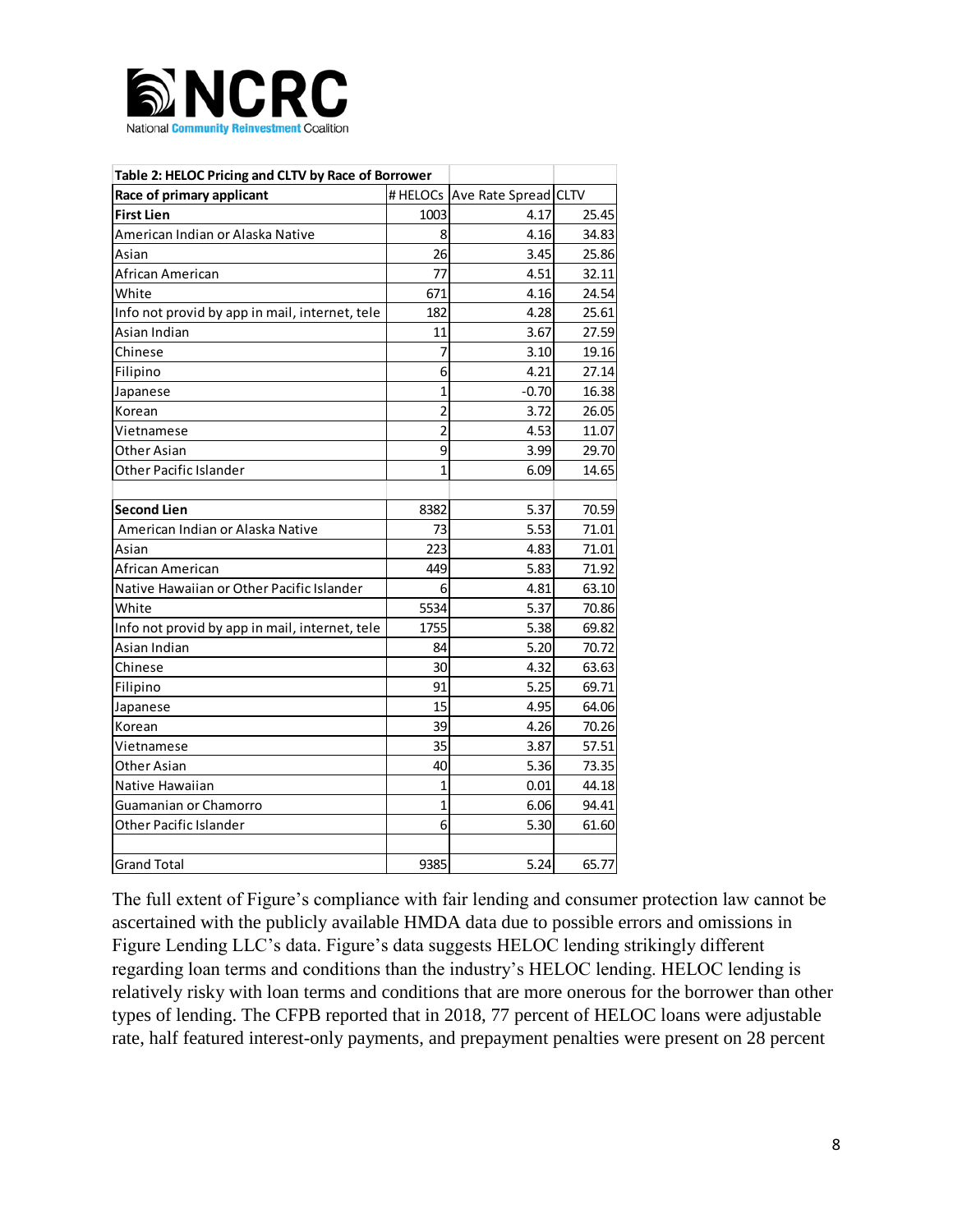

of the loans.<sup>17</sup> These trends continued in 2019 according to the CFPB.<sup>18</sup> In addition, interest rates on HELOCs were high.<sup>19</sup>

The only similarity between Figure's HMDA data and that of the industry was the high interest rates. Beyond that similarity, Figure Lending LLC reported that for 2020, none of its HELOC loans had interest-only payments, none were negatively amortizing and none had adjustable rates as revealed by introductory rates. Figure's HELOC lending was so unusual as to be implausible.

Figure Lending LLC states on its website that it does not have prepayment penalties, which is confirmed by our HMDA data analysis. However, since prepayment penalties are a common feature for HELOC lending, we request that the OCC follow-up with Figure Lending LCC to verify it does not require prepayment penalties.<sup>20</sup>

Moreover, Figure's HMDA data reported Not Applicable (NA) for origination charges and for total points and fees for all of its HELOC originations in 2020. In contrast, its webpage has the following consumer disclosure:

You will be responsible for an origination fee of up to 4.99% of your initial draw, depending on the state in which your property is located and your credit profile. You may also be responsible for paying recording fees, which vary by county, as well as a subordination fee if you ever ask Figure to voluntarily change lien position.<sup>21</sup>

The HMDA regulation does not require reporting of origination fees and total points and fees for HELOC loans.<sup>22</sup> Because of this, we note that Figure Lending LLC's HMDA data prevents an investigation of whether origination fees or other points and fees vary by race or ethnicity for similarly situated borrowers. An impartial investigation of the fair lending record of this applicant cannot be performed by a member of the public reviewing this application and the HMDA data. We therefore request that the OCC further investigate whether any aspect of Figure Lending LLC's pricing that cannot be detected with HMDA data varies by race or ethnicity.

In addition, Figure Lending LLC's reporting on loan terms and conditions appears to be an extreme outlier compared to its peers in the industry. The OCC and CFPB should also investigate the accuracy of this aspect of Figure's HMDA data and institute remedial action if necessary.

 $\overline{\phantom{a}}$ <sup>17</sup> CFPB, *Introducing New and Revised Data Points in HMDA: Initial Observations from New and Revised Data Points in 2018 HMDA*, August 2019, pp. 33-37[, https://files.consumerfinance.gov/f/documents/cfpb\\_new-revised](https://files.consumerfinance.gov/f/documents/cfpb_new-revised-data-points-in-hmda_report.pdf)[data-points-in-hmda\\_report.pdf](https://files.consumerfinance.gov/f/documents/cfpb_new-revised-data-points-in-hmda_report.pdf)

<sup>&</sup>lt;sup>18</sup> CFPB, *An Updated Review of the New and Revised Data Points in HMDA Further Observations using the 2019 HMDA Data*, August 2020, pp. 35-36, [https://files.consumerfinance.gov/f/documents/cfpb\\_data-points\\_updated](https://files.consumerfinance.gov/f/documents/cfpb_data-points_updated-review-hmda_report.pdf)[review-hmda\\_report.pdf](https://files.consumerfinance.gov/f/documents/cfpb_data-points_updated-review-hmda_report.pdf)

<sup>19</sup> CFPB, Ibid, p. 67.

<sup>&</sup>lt;sup>20</sup> See<https://www.figure.com/home-equity-line/> regarding prepayment penalties.

<sup>21</sup> See Figure's website https://www.figure.com/home-equity-line/#disclaimer-numbered-7

<sup>22</sup> CFPB, *Introducing New and Revised Data Points in HMDA Initial Observations from New and Revised Data Points in 2018 HMDA*, pp. 74 and 77, [https://files.consumerfinance.gov/f/documents/cfpb\\_new-revised-data-points](https://files.consumerfinance.gov/f/documents/cfpb_new-revised-data-points-in-hmda_report.pdf)[in-hmda\\_report.pdf](https://files.consumerfinance.gov/f/documents/cfpb_new-revised-data-points-in-hmda_report.pdf)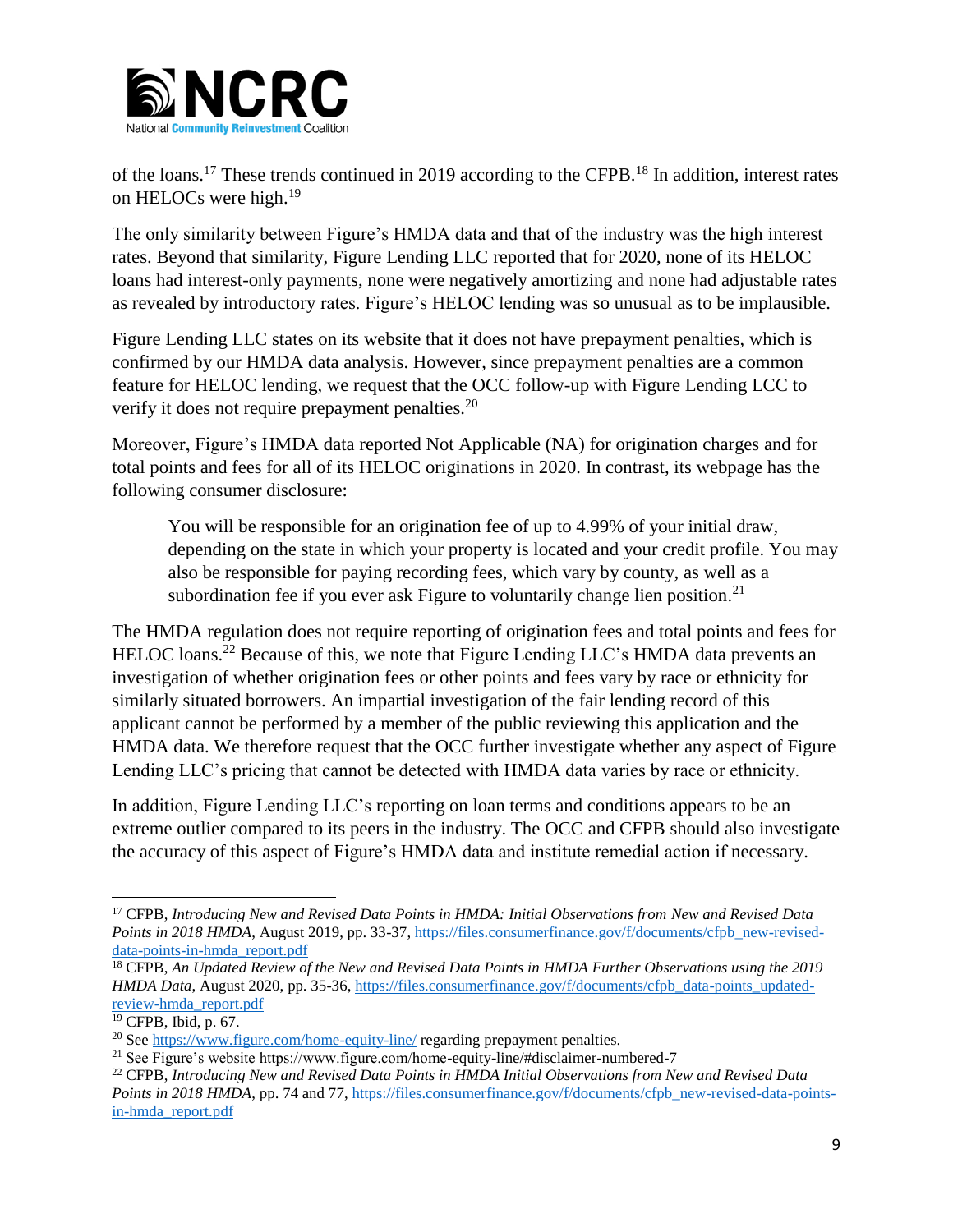

# **Development of Special Affordable Products**

Figure Bank described a number of features for its Figure Pay account and its Point of Sale (POS) credit that appear to be affordable and consumer friendly. For example, the Figure Pay account will not have monthly fees or minimum balances.<sup>23</sup> The application stated that "no punitive overdraft fees" would be assessed but the application should be more forthcoming, especially in the wake of several large banks dramatically reducing their overdraft fees in recent weeks.<sup>24</sup>

Unlike its commitment to lower-cost retail service products, the application did not contain any description of special affordable retail lending products. It did not describe how Figure Bank would tailor its HELOC lending to be lower cost for LMI borrowers. A significant number of Figure Lending LLC's HELOC loans in 2020 (over 3,000) were used for home improvement. LMI households often need financing to weatherize their homes, making them more energy efficient and more affordable. Figure Bank should explore whether it can create a HELOC product specifically geared towards the needs of LMI homeowners for home improvement, energy efficiency upgrades and accessibility improvements for seniors or people with disabilities.

The application did not describe whether Figure Bank would use federal government guarantees, Fannie Mae or Freddie Mac home purchase products that lower costs for LMI borrowers. It did not commit Figure Bank to developing its own proprietary home purchase product that could offer lower down payments or other features for reaching under-banked populations that it pledged to serve. Finally, no specific marketing or outreach plans were described such as using minority-owned media or partnering with community-based organizations for advertising the availability of its products to underserved populations.

Without a commitment to goal setting for its retail products, a description of how its major retail lending products will be tailored to underserved populations or marketing these products, the public lacks confidence in Figure Bank's professed commitment to underbanked and unbanked populations.

### **Refinancing of Student Loans**

 $\overline{\phantom{a}}$ 

In addition to its established student loan markets, Figure Bank should consider for its CRA plan that a segment of LMI students attended for-profit colleges and vocational schools that have been widely reported as plunging their students into high levels of debt.<sup>25</sup> Figure Bank should devote a significant amount of its CRA plan to devising an outreach and loan program for LMI students. Figure Bank could find a large number of post-secondary institutions in its assessment areas that

 $23$  Figure Bank, November 2020 application, p. 61.

<sup>24</sup> Lananh Nguyen, *Bank of America says it will cut overdraft fees this year*, New York Times, January 2022, Jan. 11, 2022 https://www.nytimes.com/2022/01/11/your-money/bank-of-america-overdraft-fees.html

<sup>25</sup> Woodstock Institute, *Starting out Behind: Trends in Student Loan Burdens at For-Profit Colleges* (May 2015), http://www.woodstockinst.org/research/starting-out-behind-trends-student-loan-burdens-profit-colleges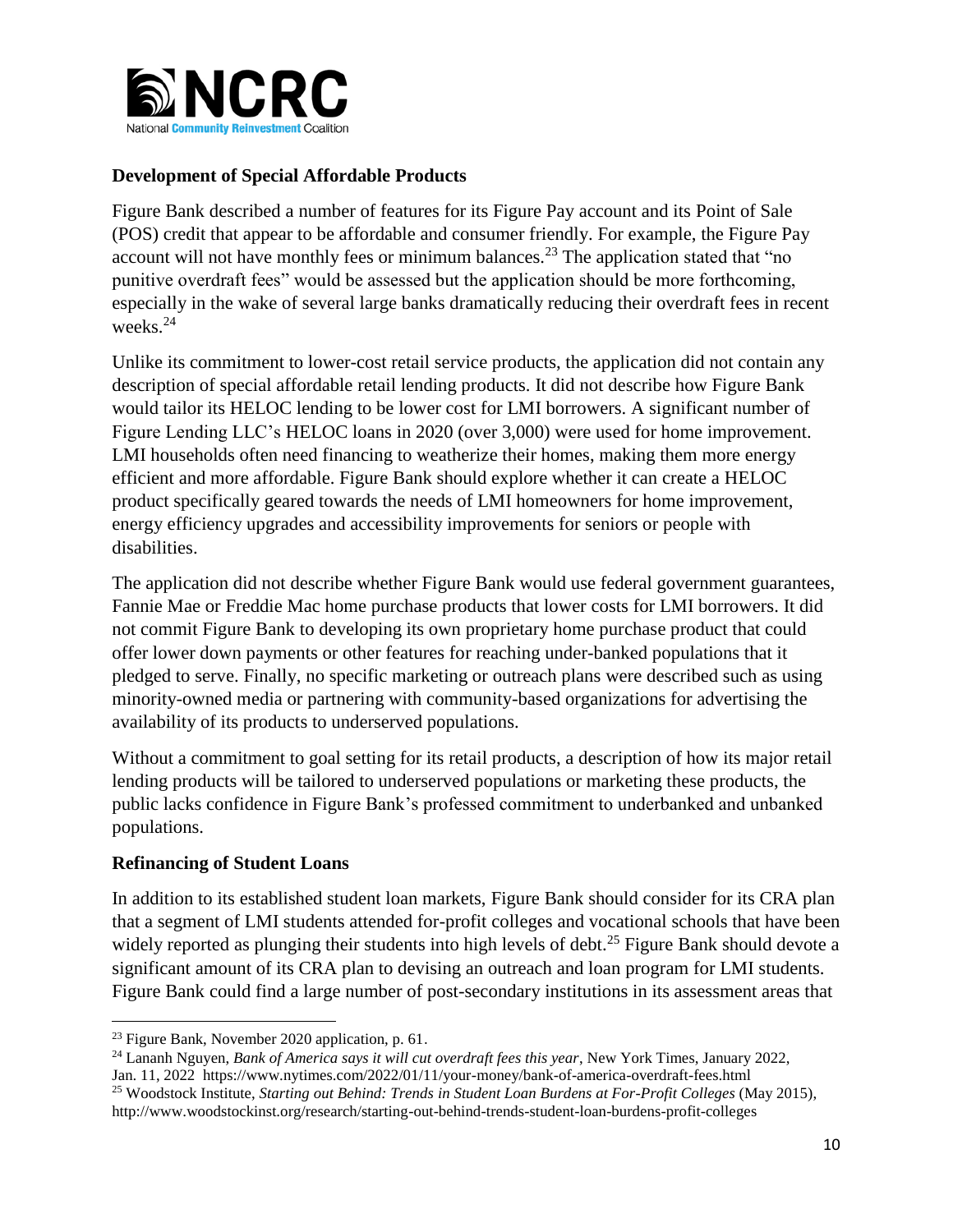

have sizable numbers of LMI students. It should market a student loan refinancing product and financial counseling to these students.

Figure Bank's student lending must have clear and equivalent protections as federal loans. Figure Bank must also commit to not refinancing the loans of students with repayment plans that are income-based. Like retail lending and services, Figure Bank must develop measurable goals, products and marketing approaches for the LMI market for its student lending.

# **Community Development Financing**

NCRC appreciates that Figure Bank, NA will create strategic plan goals that would create a ratio of CD financing per assets. Figure Bank NA made a vague reference to consulting strategic plans of financial institutions of comparable size.<sup>26</sup> While helpful, it should take the next step and compare its ratio of CD financing per assets to those of its peers and create targets for Satisfactory and Outstanding performance that become incrementally more difficult for each of the years in the plan.

The CD distribution of CD financing should be purposeful, and not scattershot. Figure Bank, NA should make a commitment in its plan to targeting relatively underserved areas or areas in which consumers and communities are particularly disadvantaged such as the South as Figure Bank mentioned.

Figure Bank's application briefly discussed the creation of Figure Banking Technology Institute (FBTI), which would be funded by an annual contribution of 5% of its profits. As an alternative to college, FBTI would instruct LMI students on computer skills, including blockchain and artificial intelligence technology.<sup>27</sup> While this initiative might be appealing, the sparse description leaves too many questions unanswered. How would the bank ensure that FBTI would be accredited and reputable with a satisfactory track record for placing LMI students into jobs and careers? How would FBTI recruit students and ensure that its tuition was affordable, instead of becoming a way for the bank to make student loans that may or may not be responsible?

Figure Bank's application mentions community development services including the provision of financial education training.<sup>28</sup> However, details were sparse, making it impossible to determine if the financial education would be targeted to underserved and underbanked populations. The application did not indicate how it would establish goals such as the number of courses offered to any specific number of students or the number of hours per employee. The application would also be bolstered if it mentioned goals in terms of outcomes such as increasing credit scores of clients and committing to collecting data and conducting analysis on client outcomes.

CD financing and service should complement retail lending and service activity to promote comprehensive development and revitalization. It should be targeted to specific assessment areas

 $\overline{\phantom{a}}$ <sup>26</sup> Figure Bank, NA, November 2020 application, p. 66 or p. 8 of its Financial Inclusion Plan.

<sup>&</sup>lt;sup>27</sup> Figure Bank, NA, November 2020 application, p. 63 or p. 5 of Financial Inclusion Plan.

<sup>&</sup>lt;sup>28</sup> Figure Bank, NA, November 2020 application, p. 67 or p. 9 of Financial Inclusion Plan.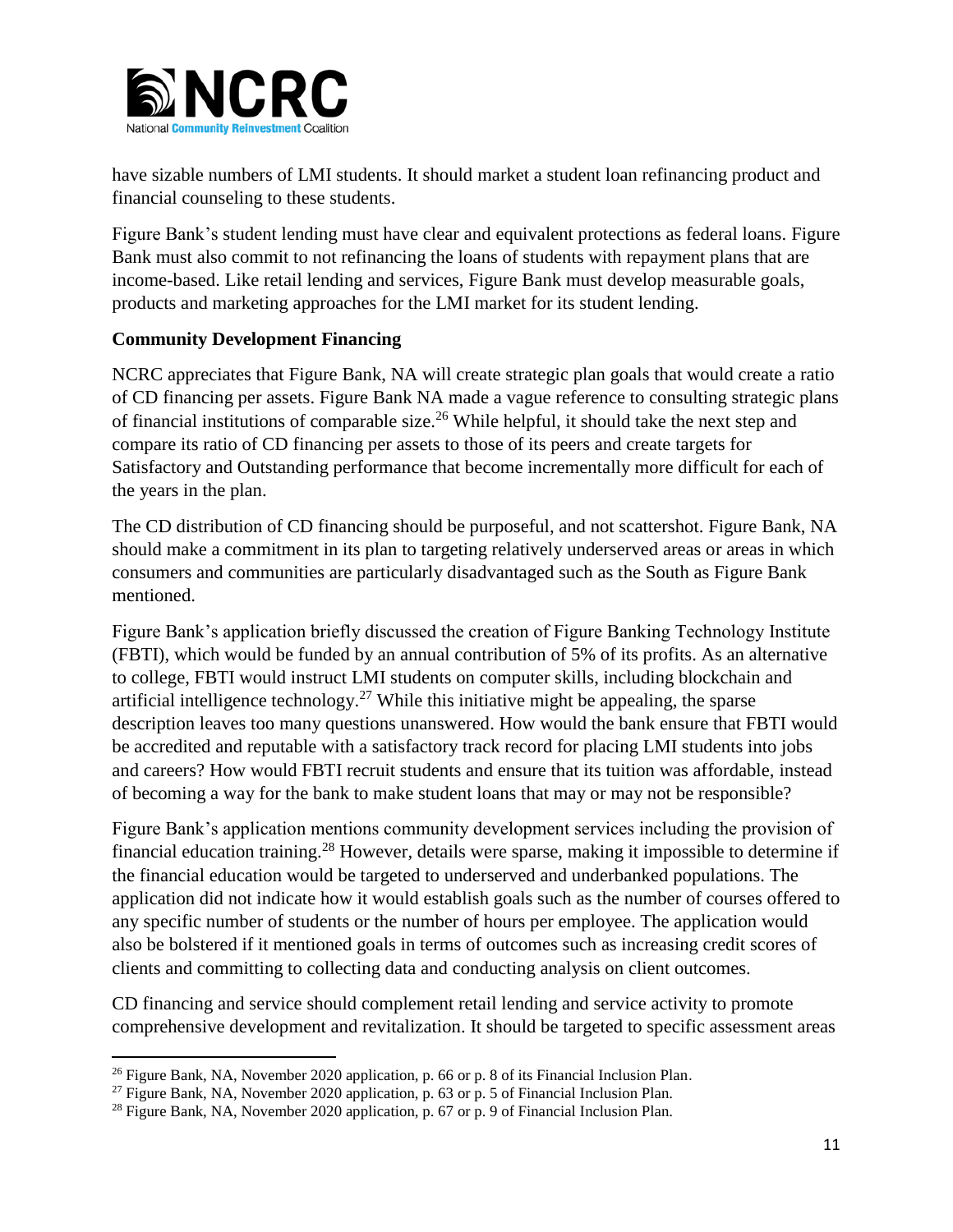

in community development initiatives. Figure Bank's application makes no commitment to assess how to combine retail and CD activities to further promote community development.

# **Conclusion**

A bank charter is a privilege, not a right. An application for a bank charter must have sufficient detail and descriptions of a CRA plan to reassure the public that underserved populations and communities would reap significant benefits from the proposed bank. Instead, Figure Bank proposed an assessment area that would cover a tiny fraction of its retail activity rather than committing to measuring its retail performance to LMI and people of color consumers and communities where it would make most of its loans. Figure Bank offered a few methodological proposals for measuring CD financing but did not do so for retail lending.

Figure Bank's HMDA data also appeared to be irregular, making it difficult for members of the public commenting on this application to compare Figure Lending LLC with its industry peers regarding HELOC loan terms and conditions. Since members of the public are unable to offer more than a cursory overview of fair lending performance due to HMDA data limitations, we ask the OCC to further investigate Figure Lending LLC's pricing. In addition, the charter application did not discuss overall compliance with fair lending and consumer compliance law. This is inadequate, but especially since online lenders use relatively new techniques for underwriting, which could be the case for Figure Lending LLC's propriety credit scoring model.

We ask the OCC to reject this application.

Thank you for the opportunity to comment on this important matter. This letter represents the perspective of NCRC and the undersigned organizations. If you have any questions, you can reach me at jvantol@ncrc.org or Josh Silver, Senior Advisor, at jsilver@ncrc.org.

Sincerely,

Jun Van Pl

Jesse Van Tol CEO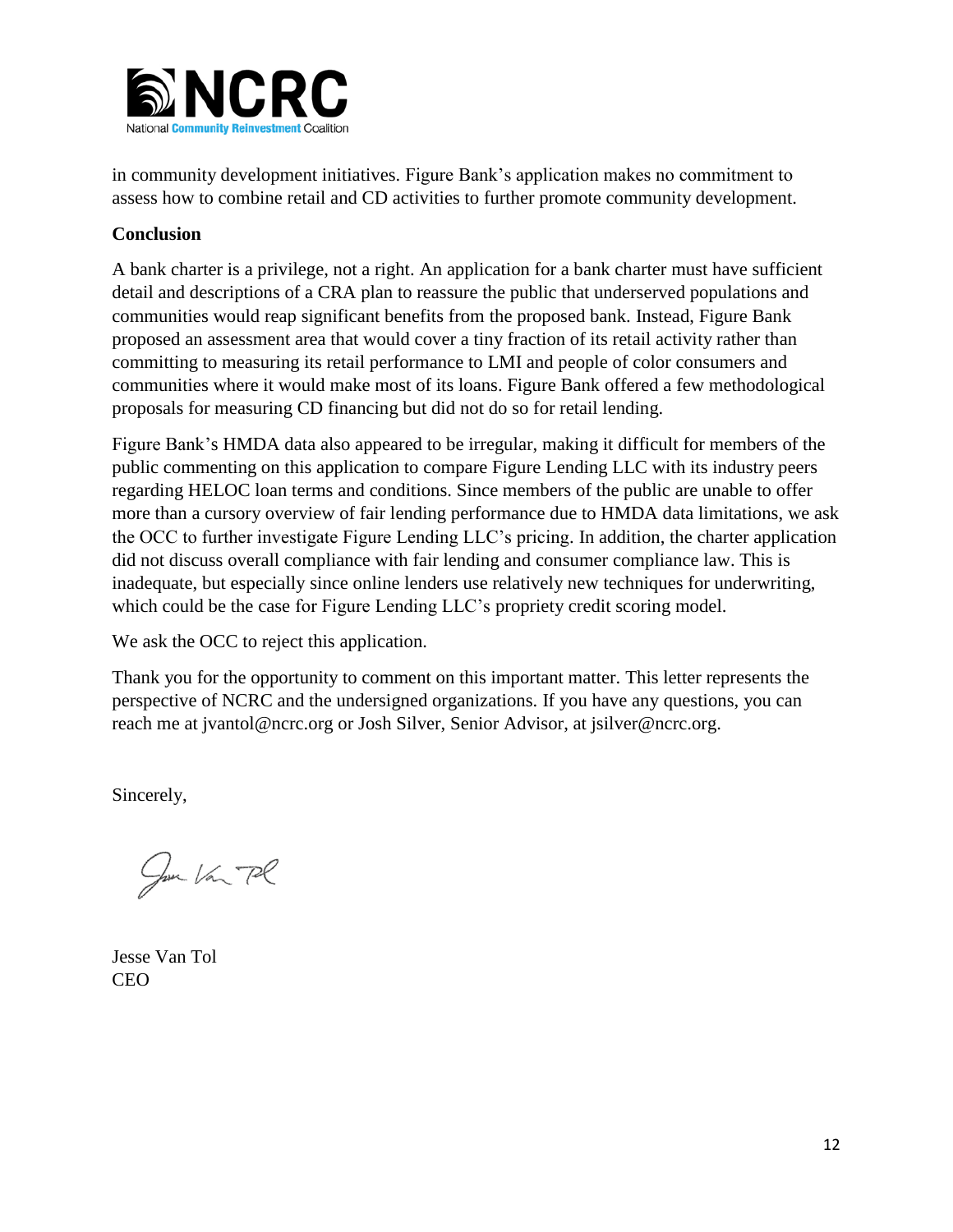

# **Undersigned Organizations**

*National*  Americans for Financial Reform Education Fund Consumer Action Grounded Solutions Network

*Alabama*  NAACP Economic Programs

*Alaska* AKPIRG

*California*  California Reinvestment Coalition Peoples Opportunity Fund People's Self-Help Housing

*Delaware* Delaware Community Reinvestment Action Council, Inc.

*District of Columbia* Coalition for Non Profit Housing and Economic Development

*Florida* Community Reinvestment Alliance of South Florida Goldenrule Housing & Community Development Metro North Community Development Corp NEW URBAN DEVELOPMENT LLC Real Estate Education And Community Housing Inc.

*Georgia*  Georgia Advancing Communities Together, Inc.

*Illinois* Housing Action Illinois Universal Housing Solutions CDC

*Indiana* Fair Housing Center of Central Indiana, Inc. HomesteadCS